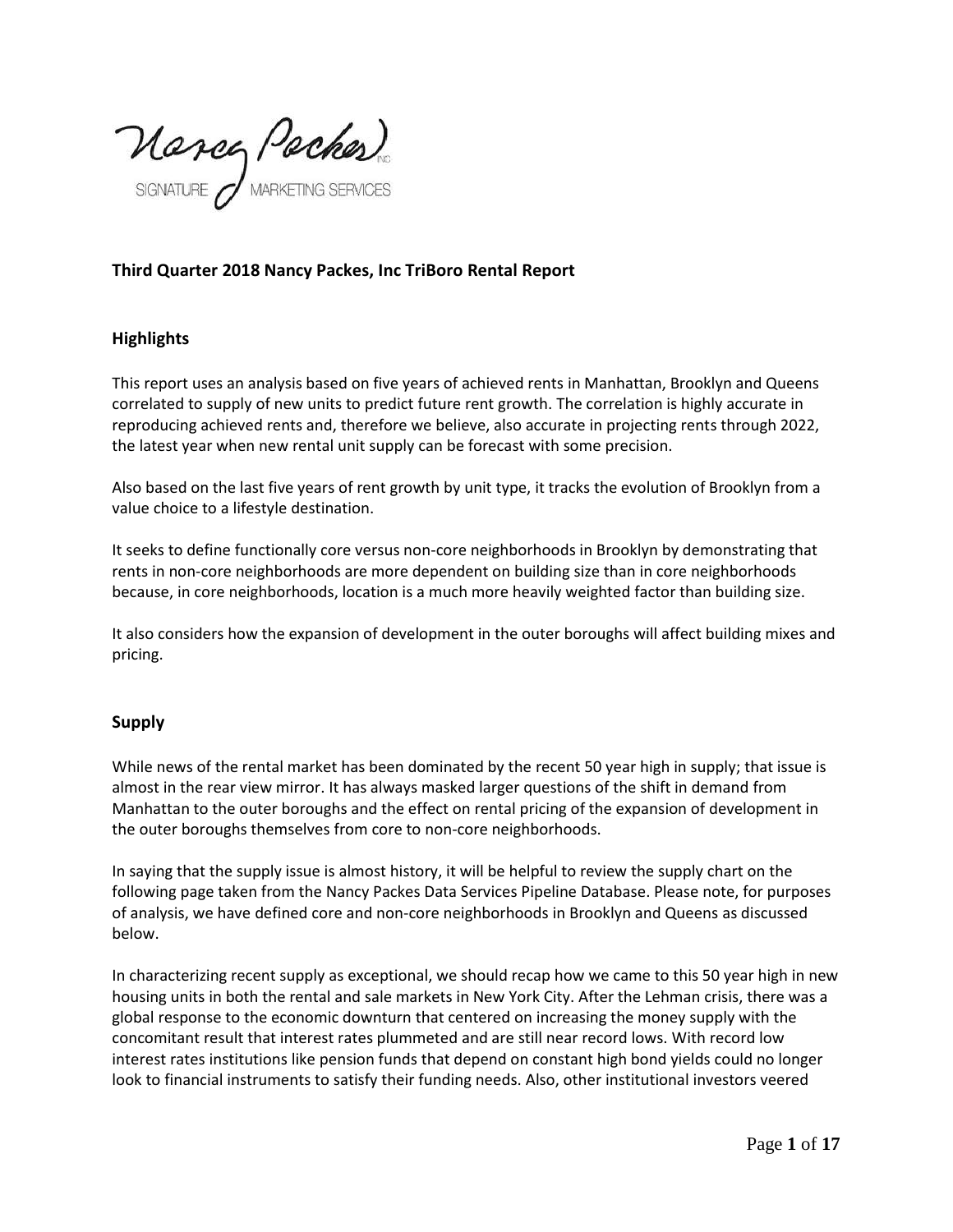away from financial markets because of their volatility and directed their investment perspectives toward hard assets such as commodities and real estate.

Low interest rates and the desire for safe havens for capital propelled values in the "for-sale" housing market much higher. At the same time, stagnant wage growth made that pricing unattainable for a larger proportion of the population, thus creating the demand for more rental housing.

Coincidentally, just before Lehman in 2006, the expansion of rental housing into Brooklyn had begun. After Lehman, with the focus in Manhattan on "for-sale" housing, rental housing found its outlet in Brooklyn and Queens, where land was more readily available at lower prices.

The second factor was the then imminent demise of the 421 a subsidized housing tax incentive that motivated many developers to begin projects to secure those benefits.

So, global financial policy and a local law combined to create the conditions for the greatest increase in the supply of new housing units New York City has seen in 50 years. Conditions today are different and the drop off in new supply can clearly be seen in the chart below from our Pipeline Database. The supply of new housing units to the 3 boroughs of Manhattan Brooklyn and Queens will diminish greatly after 2019 in Manhattan and Brooklyn and after 2020 in Queens as well.

|                          | <b>Market Rate Rental Units Pipeline</b> |       |       |        |        |        |        |       |       |       |       |              |  |
|--------------------------|------------------------------------------|-------|-------|--------|--------|--------|--------|-------|-------|-------|-------|--------------|--|
|                          |                                          | Years |       |        |        |        |        |       |       |       |       |              |  |
|                          | 2013                                     | 2014  | 2015  | 2016   | 2017   | 2018   | 2019   | 2020  | 2021  | Later | Unkn. | <b>Units</b> |  |
| Manhattan Core           | 2.435                                    | 1.487 | 2,973 | 4.746  | 3,368  | 4,086  | 2,305  | 1,403 | 1,012 | 0     | 300   | 24,115       |  |
| Manhattan Non-Core       | 102                                      | 365   | 91    | 580    | 366    | 598    | 827    | 188   | 0     | 365   | 0     | 3,482        |  |
| <b>Brooklyn Core</b>     | 1,607                                    | 1.905 | 2,877 | 1.310  | 3,066  | 2,557  | 1.510  | 929   | 77    | 1.008 | 264   | 17.110       |  |
| <b>Brooklyn Non-Core</b> | 785                                      | 1.079 | 501   | 2,034  | 4,659  | 3,426  | 2,705  | 1.738 | 147   | 0     |       | 17.074       |  |
| <b>Queens Core</b>       | 2,282                                    | 1,251 | 476   | 1.273  | 3,531  | 3.826  | 2,283  | 3,427 | 2.400 | 0     | 1,537 | 22,286       |  |
| <b>Queens Non-Core</b>   | 396                                      | 291   | 582   | 293    | 62     | 701    | 632    | 925   | 27    | 406   | 273   | 4,588        |  |
| TOTAL                    | 7.607                                    | 6.378 | 7.500 | 10.236 | 15.052 | 15.194 | 10.262 | 8,610 | 3,663 | 1.779 | 2,374 | 88,655       |  |

For the chart above, and our analysis later of the definition of core and non-core neighborhoods, Manhattan Core was defined as below  $110^{th}$  Street on West Side and below 96<sup>th</sup> Street on East Side. Brooklyn Core was defined as Williamsburg, Dumbo, Brooklyn Heights, Vinegar Hill, Downtown Brooklyn and Fort Greene. Brooklyn Non-Core was defined as the group of neighborhoods that had more than 200 new rental units delivered since 2012: Bushwick, Green Point, Bedford – Stuyvesant, Gowanus, Stuyvesant Heights, Crown Heights, Clinton Hill, Prospect Lefferts Gardens, Prospect Heights, Prospect Park South, Flatbush, Park Slope, Boerum Hill, Cobble Hill, Carroll Gardens, Columbia St. Waterfront District and Ocean Hill. Queens Core was defined as Long Island City, including Hunters Point. Queens Non-Core was defined as the group of neighborhoods that had more than 100 new rental units delivered since 2012: Astoria, Briarwood, Elmhurst, Jamaica, Kew Gardens and Rego Park.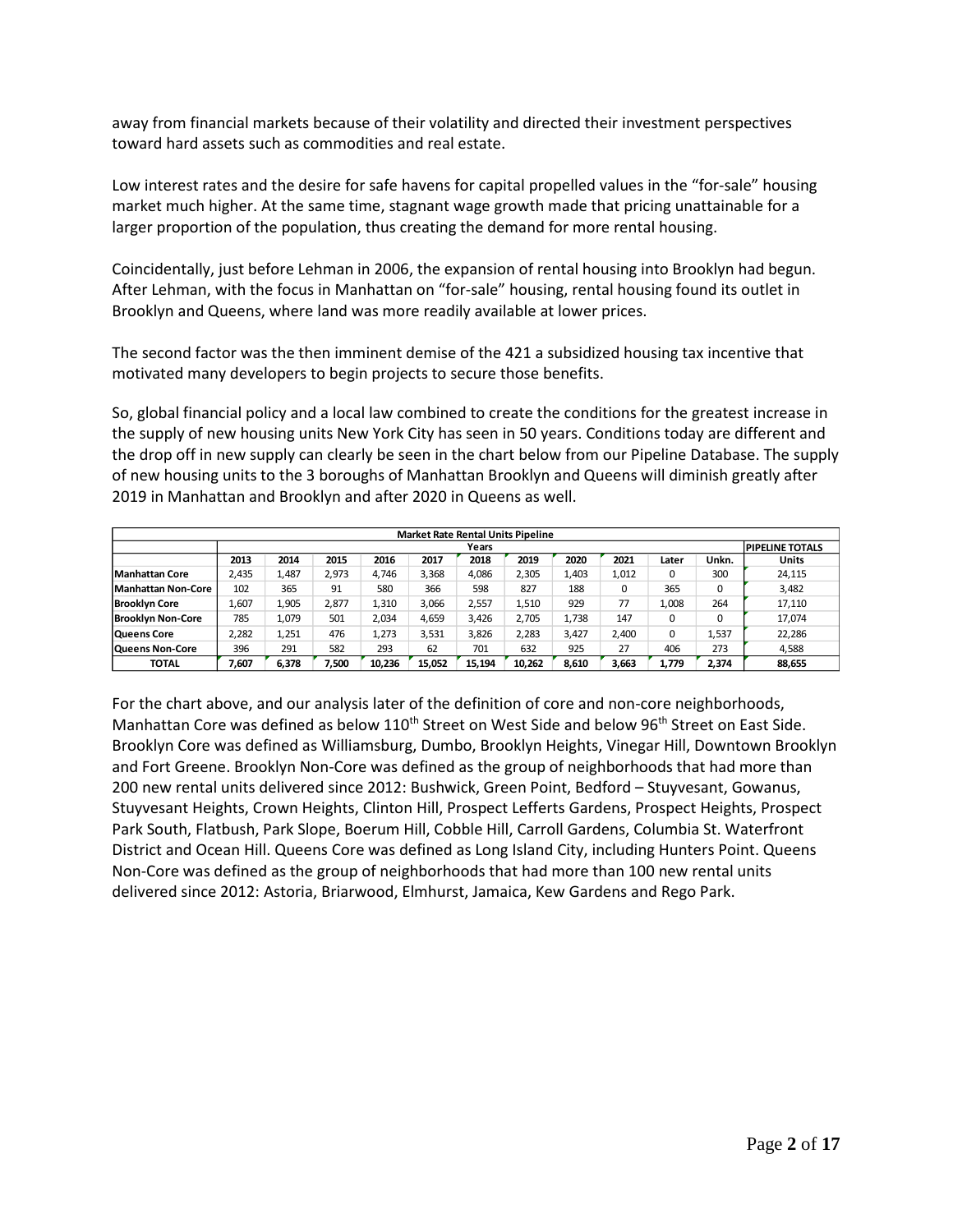

As the chart above illustrates, the drop off in supply for Manhattan will start in 2019, for Brooklyn the drop started in 2018 and for Queens the drop off will start after 2020.

It is also important to know how much of this supply has been absorbed. A look at gross rents each year in Manhattan and the outer boroughs clearly indicates that the supply is being absorbed as it comes to market. If that were not the case then, like a snowball rolling downhill, the supply would increase and eventually show its impact in a continuing decline in gross rents. It may be argued that increased concessions were used to stabilize and grow gross rents. That's true. The lower net rents also sped absorption so that, on average, during the years of the supply glut, gross rents kept rising. This is illustrated in the chart below of gross rents by unit type. This chart is from the Nancy Packes Data Services Transactions Database which also contains net rents, not relevant to this analysis of absorption. Later on in this report we will use another approach to show that supply has been absorbed as it came to market.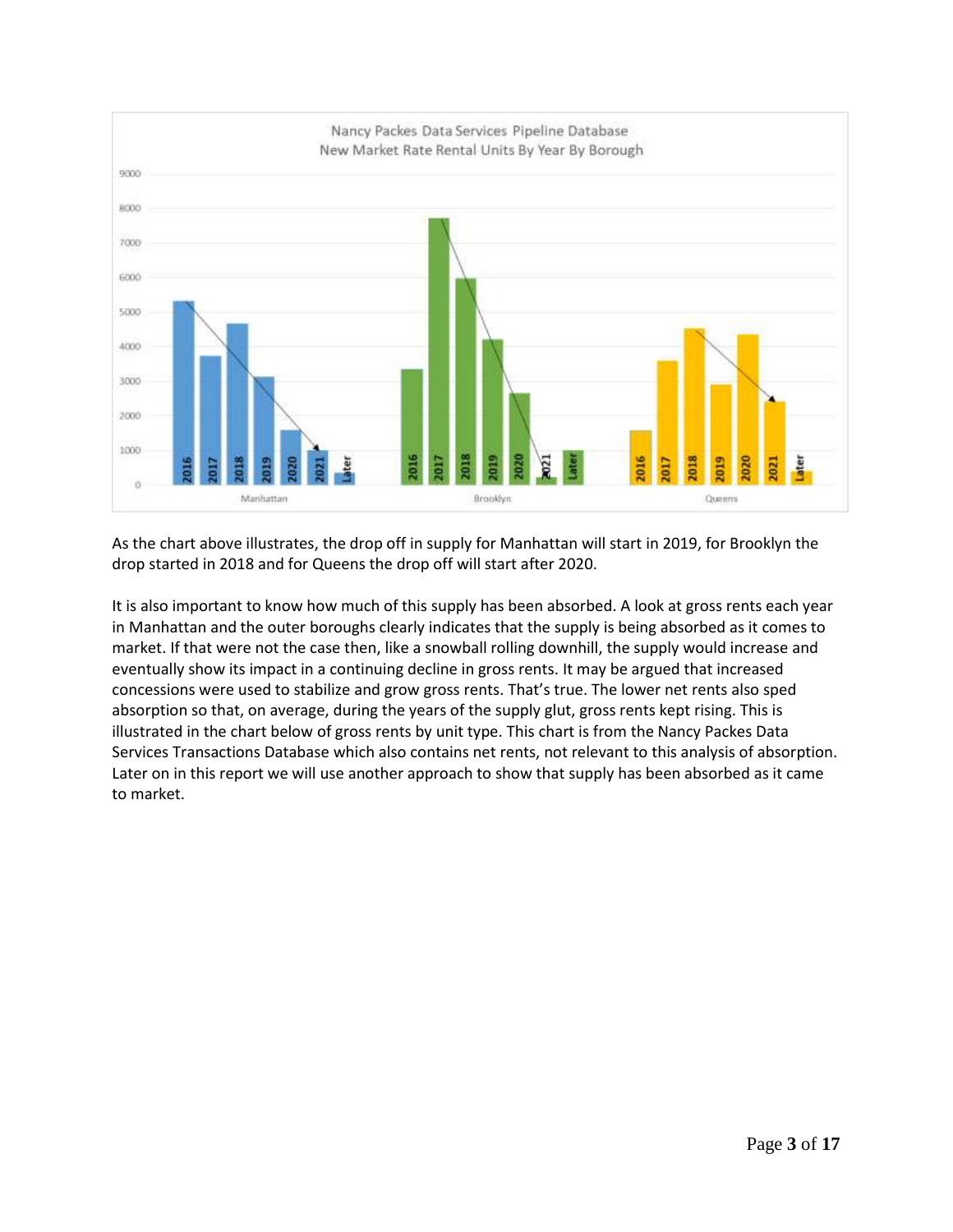|                 |       |       |          |       |          |       |                 |       |                 |       | <b>Manhattan Attended Rental Values</b> |       |                    |       |          |       |                 |                       |                            |
|-----------------|-------|-------|----------|-------|----------|-------|-----------------|-------|-----------------|-------|-----------------------------------------|-------|--------------------|-------|----------|-------|-----------------|-----------------------|----------------------------|
| Core            | 2010  | 2011  | ∆ Change | 2012  | ∆ Change | 2013  | ∆ Change        | 2014  | ∆ Change        | 2015  | ∆ Change                                | 2016  | ∆ Change           | 2017  | ∆ Change | 2018  | ∆ Change        | % Change <sup>1</sup> | Annual Change <sup>2</sup> |
| Studio          | 2.348 | 2,555 | 9%       | 2,690 | 5%       | 2.812 | 5%              | 2.743 | $-2%$           | 2,955 | 8%                                      | 3,009 | 2%                 | 3.000 | 0%       | 3.063 | 2%              | 30%                   | 3%                         |
| 1BR             | 3,279 | 3,455 | 5%       | 3,628 | 5%       | 3,721 | 3%              | 3,763 | 1%              | 3,970 | 5%                                      | 4,031 | 2%                 | 4,065 | 1%       | 4,147 | 2%              | 26%                   | 3%                         |
| 2 BR            | 5,331 | 5,721 | 7%       | 5,875 | 3%       | 6,036 | 3%              | 6,314 | 5%              | 6,258 | $-1%$                                   | 6,297 | 1%                 | 6,305 | 0%       | 6,441 | 2%              | 21%                   | 2%                         |
| Overall         | 3,482 | 3,702 | 6%       | 3,850 | 4%       | 3,970 | 3%              | 4,032 | 2%              | 4,205 | 4%                                      | 4,267 | 1%                 | 4,265 | 0%       | 4,360 | 2%              | 25%                   | 3%                         |
|                 |       |       |          |       |          |       |                 |       |                 |       |                                         |       |                    |       |          |       |                 |                       |                            |
| Non-Core        | 2010  | 2011  | ∆ Change | 2012  | ∆ Change | 2013  | $\Delta$ Change | 2014  | ∆ Change        | 2015  | $\triangle$ Change                      | 2016  | ∆ Change           | 2017  | ∆ Change | 2018  | $\Delta$ Change | % Change              | Annual Change              |
| Studio          | 1,496 | 1,646 | 10%      | 1,665 | 1%       | 1,700 | 2%              | 1,916 | 13%             | 1,759 | $-8%$                                   | 1,911 | 9%                 | 1,958 | 2%       | 1,900 | $-3%$           | 27%                   | 3%                         |
| 1BR             | 1,734 | 1,936 | 12%      | 2,075 | 7%       | 2,113 | 2%              | 2,236 | 6%              | 2,202 | $-2%$                                   | 2,316 | 5%                 | 2,271 | $-2%$    | 2,318 | 2%              | 34%                   | 4%                         |
| 2 BR            | 2,552 | 2,820 | 10%      | 2,775 | $-2%$    | 3,183 | 15%             | 3,069 | $-4%$           | 3,171 | 3%                                      | 3,138 | $-1%$              | 3,032 | $-3%$    | 3,060 | 1%              | 20%                   | 2%                         |
| Overall         | 1.954 | 2,241 | 15%      | 2,266 | 1%       | 2,433 | 7%              | 2,478 | 2%              | 2.408 | $-3%$                                   | 2,479 | 3%                 | 2.428 | $-2%$    | 2.478 | 2%              | 27%                   | 3%                         |
|                 |       |       |          |       |          |       |                 |       |                 |       |                                         |       |                    |       |          |       |                 |                       |                            |
|                 |       |       |          |       |          |       |                 |       |                 |       | <b>Brooklyn Attended Rental Values</b>  |       |                    |       |          |       |                 |                       |                            |
| Core            | 2010  | 2011  | ∆ Change | 2012  | ∆ Change | 2013  | ∆ Change        | 2014  | $\Delta$ Change | 2015  | $\Delta$ Change                         | 2016  | $\triangle$ Change | 2017  | ∆ Change | 2018  | ∆ Change        | % Change              | Annual Change              |
| Studio          | 1,780 | 2,187 | 23%      | 2,553 | 17%      | 2,420 | $-5%$           | 2,504 | 3%              | 2,591 | 3%                                      | 2,719 | 5%                 | 2,724 | 0%       | 2,741 | 1%              | 54%                   | 6%                         |
| 1 BR            | 2.605 | 2,868 | 10%      | 3,106 | 8%       | 3,105 | 0%              | 3,320 | 7%              | 3,387 | 2%                                      | 3,405 | 1%                 | 3,504 | 3%       | 3.504 | 0%              | 35%                   | 4%                         |
| 2 BR            | 3,670 | 4,475 | 22%      | 4,747 | 6%       | 4,822 | 2%              | 4,945 | 3%              | 4,925 | 0%                                      | 4,664 | $-5%$              | 5,064 | 9%       | 5,095 | 1%              | 39%                   | 4%                         |
| Overall         | 2,833 | 3,170 | 12%      | 3,571 | 13%      | 3,353 | $-6%$           | 3,540 | 6%              | 3,636 | 3%                                      | 3,556 | $-2%$              | 3,683 | 4%       | 3,630 | $-1%$           | 28%                   | 3%                         |
|                 |       |       |          |       |          |       |                 |       |                 |       |                                         |       |                    |       |          |       |                 |                       |                            |
| <b>Non-Core</b> | 2010  | 2011  | ∆ Change | 2012  | ∆ Change | 2013  | ∆ Change        | 2014  | ∆ Change        | 2015  | ∆ Change                                | 2016  | ∆ Change           | 2017  | ∆ Change | 2018  | ∆ Change        | % Change              | Annual Change              |
| Studio          | 1,857 | 1,881 | 1%       | 1,754 | $-7%$    | 1,789 | 2%              | 2,149 | 20%             | 2,210 | 3%                                      | 2,345 | 6%                 | 2,322 | $-1%$    | 2,353 | 1%              | 27%                   | 3%                         |
| 1 BR            | 2,172 | 2,421 | 11%      | 2,245 | $-7%$    | 2,432 | 8%              | 2,642 | 9%              | 2,688 | 2%                                      | 2,886 | 7%                 | 2,905 | 1%       | 2,874 | $-1%$           | 32%                   | 4%                         |
| 2 BR            | 3,034 | 3,665 | 21%      | 2,982 | $-19%$   | 3,262 | 9%              | 3,615 | 11%             | 3,651 | 1%                                      | 3,640 | 0%                 | 3,982 | 9%       | 3,584 | $-10%$          | 18%                   | 2%                         |
| Overall         | 2,547 | 2,813 | 10%      | 2,510 | $-11%$   | 2,702 | 8%              | 2,882 | 7%              | 3,027 | 5%                                      | 3,041 | 0%                 | 3,152 | 4%       | 2,992 | -5%             | 17%                   | 2%                         |
|                 |       |       |          |       |          |       |                 |       |                 |       |                                         |       |                    |       |          |       |                 |                       |                            |
|                 |       |       |          |       |          |       |                 |       |                 |       | <b>Queens Attended Rental Values</b>    |       |                    |       |          |       |                 |                       |                            |
| Core            | 2010  | 2011  | ∆ Change | 2012  | ∆ Change | 2013  | ∆ Change        | 2014  | ∆ Change        | 2015  | ∆ Change                                | 2016  | ∆ Change           | 2017  | ∆ Change | 2018  | ∆ Change        | % Change              | Annual Change              |
| Studio          | 2,345 | 2,449 | 4%       | 2,326 | $-5%$    | 2,354 | 1%              | 2,068 | $-12%$          | 2,119 | 2%                                      | 2,310 | 9%                 | 2,259 | $-2%$    | 2,378 | 5%              | 1%                    | 0%                         |
| 1BR             | 2,852 | 3,038 | 7%       | 3,008 | $-1%$    | 2,849 | $-5%$           | 2,750 | $-3%$           | 3,269 | 19%                                     | 3,236 | $-1%$              | 3,311 | 2%       | 3,299 | 0%              | 16%                   | 2%                         |
| 2 BR            | 3.349 | 4,090 | 22%      | 3,836 | $-6%$    | 3,764 | $-2%$           | 3,850 | 2%              | 3,499 | $-9%$                                   | 4,042 | 16%                | 4,001 | $-1%$    | 4,087 | 2%              | 22%                   | 3%                         |
| Overall         | 2.827 | 3,096 | 10%      | 3,018 | $-3%$    | 2,994 | $-1%$           | 2,781 | $-7%$           | 3,534 | 27%                                     | 3,368 | $-5%$              | 3,402 | 1%       | 3,367 | $-1%$           | 19%                   | 2%                         |
|                 |       |       |          |       |          |       |                 |       |                 |       |                                         |       |                    |       |          |       |                 |                       |                            |
| Non-Core        | 2010  | 2011  | ∆ Change | 2012  | ∆ Change | 2013  | ∆ Change        | 2014  | $\Delta$ Change | 2015  | $\Delta$ Change                         | 2016  | ∆ Change           | 2017  | ∆ Change | 2018  | ∆ Change        | % Change              | Annual Change              |
| Studio          | 921   | 1,500 | 63%      | 1,250 | $-17%$   | 1,321 | 6%              | 1,578 | 19%             | 1,554 | $-1%$                                   | 1,581 | 2%                 | 1,672 | 6%       | 1,737 | 4%              | 89%                   | 8%                         |
| 1BR             | 2,183 | 2,634 | 21%      | 3,035 | 15%      | 3,532 | 16%             | 3,527 | 0%              | 2,777 | $-21%$                                  | 2,837 | 2%                 | 2,850 | 0%       | 2,890 | 1%              | 32%                   | 4%                         |
| 2 BR            | 2,269 | 2,100 | $-7%$    | 2,000 | $-5%$    | 2,686 | 34%             | 2.644 | $-2%$           | 2,405 | $-9%$                                   | 2,525 | 5%                 | 2.447 | $-3%$    | 2.716 | 11%             | 20%                   | 2%                         |
| Overall         | 1.413 | 1.624 | 15%      | 1.641 | 1%       | 2.225 | 36%             | 2.195 | $-1%$           | 2.036 | $-7%$                                   | 2.100 | 3%                 | 2,233 | 6%       | 2.253 | 1%              | 59%                   | 6%                         |

1. Percent change is total percent change calculated by the difference in rents from 2010 to 2018.

2. Annual change is compound annual growth rate (CAGR) calculated by the difference in rents from 2010 to 2018. \*Source: Nancy Packes Data Services Transactions Database.

In all three boroughs, the total change in rent over the past almost eight years is substantially positive. So, a build-up in supply cannot be weighing on the market. It is interesting to note that, over the twenty years before Lehman, rent growth in Manhattan averaged about 4.5% per year, not adjusted for inflation. Given the recent era of low wage growth and inflation, the increases in the rental market are impressive with 3% average annual growth for Manhattan and Brooklyn and 2% for Queens. The Queens growth rate is lower only because development started there later.

Also, regarding absorption, on an empirical basis, our experience with leasing new rental developments shows that the rate of absorption has not changed significantly since pre-Lehman days. This also tends to show that supply is not building up. So, with supply being absorbed as it is delivered to market, we can now look at the impact of future diminished supply on rental pricing.

# **Supply/Rent Analysis**

We did an analysis between prior year's percentage change in supply and the subsequent year's percentage change in rent and assuming demand is constant and a non-factor in the analysis. The results were a strikingly low error rate in reproducing achieved rents.

The following data for Manhattan Core is taken from Nancy Packes Data Services Transactions Database. Supply was defined as Market Rate Rental Units in Manhattan Core, provided by NPDS Pipeline Database. Rent was defined as weighted average rent for Studios, One Bedroom, Two Bedroom and Three Bedroom unit types in rental buildings in Manhattan Core. Additional functions were created to calculate percent change in rent and percent change in supply.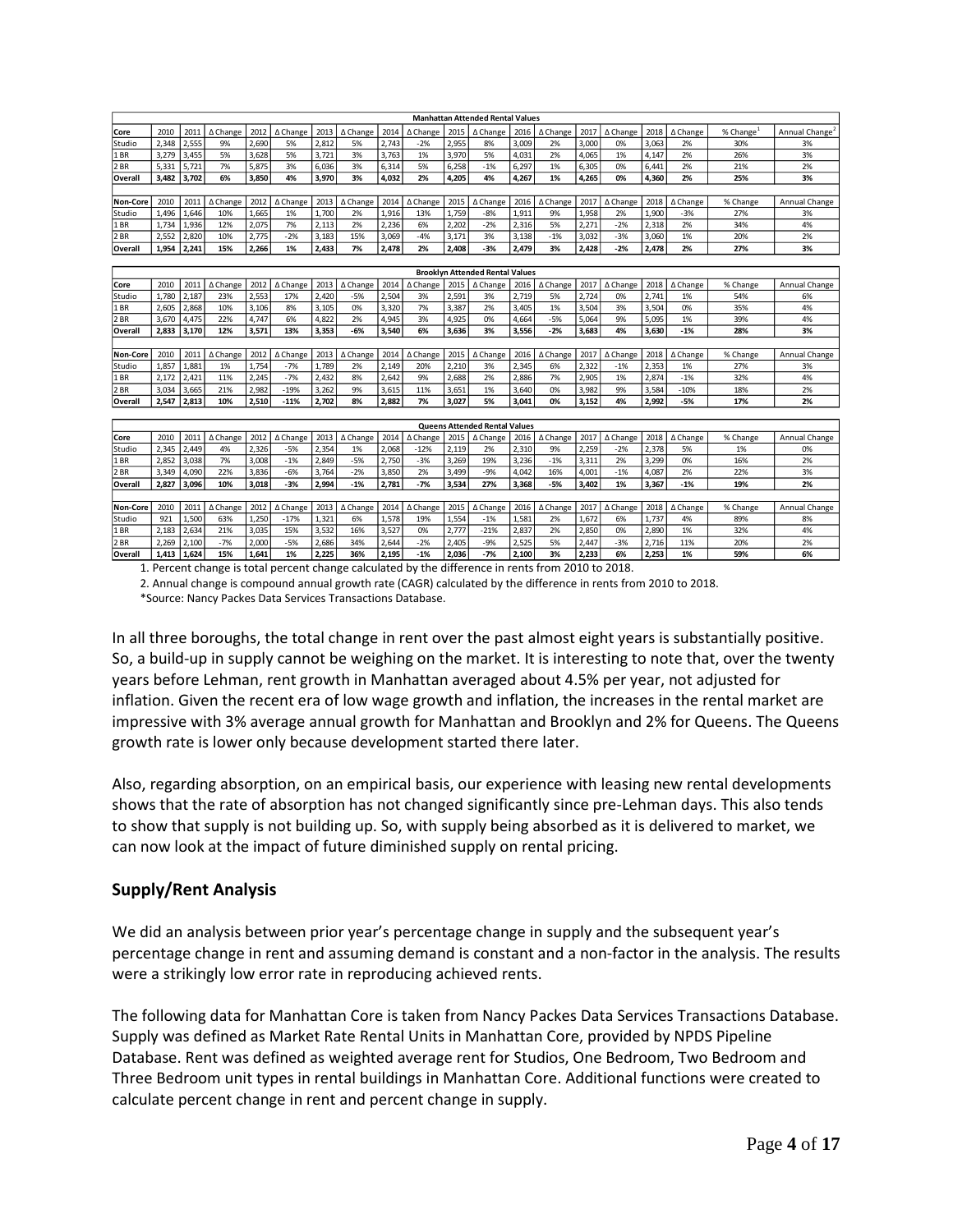|      | <b>Manhattan Core</b> |          |    |       |        |  |  |  |  |  |  |  |  |  |
|------|-----------------------|----------|----|-------|--------|--|--|--|--|--|--|--|--|--|
|      | Supply                | ∆ Supply |    | Rent  | ∆ Rent |  |  |  |  |  |  |  |  |  |
| 2012 | 1851                  | $-36%$   | \$ | 3,928 |        |  |  |  |  |  |  |  |  |  |
| 2013 | 2435                  | 32%      | \$ | 4,017 | 2%     |  |  |  |  |  |  |  |  |  |
| 2014 | 1487                  | $-39%$   | \$ | 4,040 | 1%     |  |  |  |  |  |  |  |  |  |
| 2015 | 2973                  | 100%     | \$ | 4,287 | 6%     |  |  |  |  |  |  |  |  |  |
| 2016 | 4746                  | 60%      | \$ | 4,376 | 2%     |  |  |  |  |  |  |  |  |  |
| 2017 | 3368                  | $-29%$   | \$ | 4,344 | $-1%$  |  |  |  |  |  |  |  |  |  |

\*Supply for 2011 was 2877. Source: Nancy Packes Data Services

Then percent change in rent was correlated to percent change in supply for previous year.

| <b>Manhattan Core</b> |        |  |  |  |  |  |  |  |
|-----------------------|--------|--|--|--|--|--|--|--|
| ∆ Supply              |        |  |  |  |  |  |  |  |
| For                   | A Rent |  |  |  |  |  |  |  |
| Previous              |        |  |  |  |  |  |  |  |
| Year                  |        |  |  |  |  |  |  |  |
| -36%                  | 2%     |  |  |  |  |  |  |  |
| 32%                   | 1%     |  |  |  |  |  |  |  |
| -39%                  | 6%     |  |  |  |  |  |  |  |
| 100%                  | 2%     |  |  |  |  |  |  |  |
| 60%                   | -1%    |  |  |  |  |  |  |  |

Based on this, a scatter plot was generated with X-Axis corresponding to percent change in supply and Y-Axis corresponding to percent change in rent. This formed a trend line that described the relationship in a linear fashion. The equation of this trend line can be used to project the percent change in rent when the percentage change in supply is known.

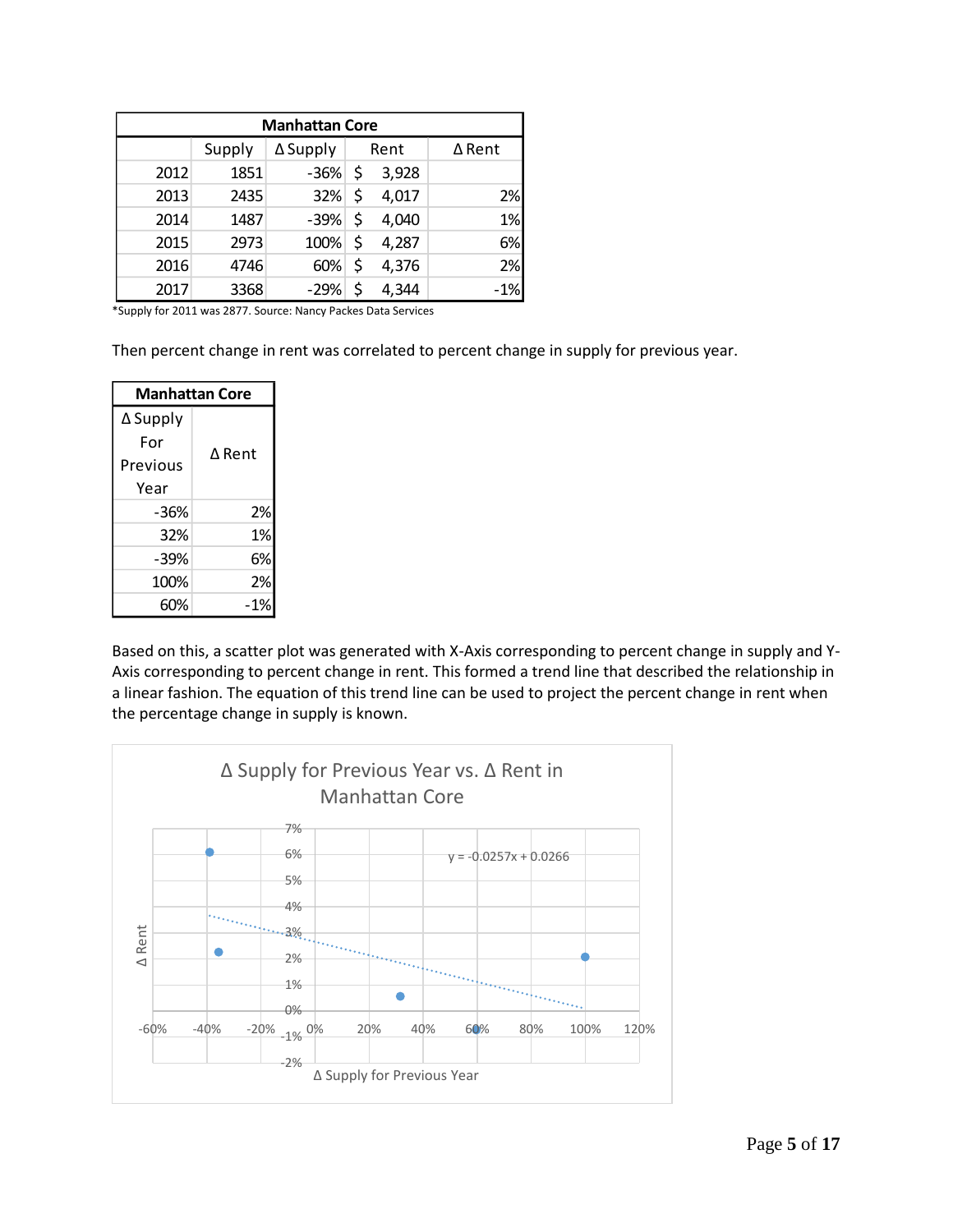To determine how well this correlation worked, we used the historical rent data and applied the equation of the trend line.

| <b>Manhattan Core</b> |            |         |  |  |  |  |  |  |  |  |
|-----------------------|------------|---------|--|--|--|--|--|--|--|--|
| Reproduced            |            |         |  |  |  |  |  |  |  |  |
| Rent                  | ∆ Rep Rent | % Error |  |  |  |  |  |  |  |  |
| \$<br>3,928           |            | 0.0%    |  |  |  |  |  |  |  |  |
| \$<br>4,068           | 4%         | 1.3%    |  |  |  |  |  |  |  |  |
| \$<br>4,144           | 2%         | 2.6%    |  |  |  |  |  |  |  |  |
| \$<br>4,295           | 4%         | 0.2%    |  |  |  |  |  |  |  |  |
| \$<br>4,299           | 0%         | $-1.7%$ |  |  |  |  |  |  |  |  |
| \$<br>4,348           | 1%         | 0.1%    |  |  |  |  |  |  |  |  |
| <b>Average Error</b>  | 0.5%       |         |  |  |  |  |  |  |  |  |

When comparing reproduced rent to actual rent, there was, on average, a 0.5% error rate, and no greater than 2.6% error rate in any given year's reproduced rent.

With such low error rates, we then proceeded to apply the equation of the trend line to future supply, from the NPDS Pipeline Database resulting in the projected rents in the chart below.

|      | <b>Manhattan Core</b> |          |                   |        |            |  |  |  |  |  |  |  |  |  |
|------|-----------------------|----------|-------------------|--------|------------|--|--|--|--|--|--|--|--|--|
|      | Supply                | ∆ Supply | Projected<br>Rent |        | ∆ Pro Rent |  |  |  |  |  |  |  |  |  |
| 2018 | 4086                  | 21%      | -\$               | 4,492  | 3%         |  |  |  |  |  |  |  |  |  |
| 2019 | 2305                  | -44%     | \$                | 4,587  | 2%         |  |  |  |  |  |  |  |  |  |
| 2020 | 1403                  | $-39%$   | \$                | 4,761  | 4%         |  |  |  |  |  |  |  |  |  |
| 2021 | 1012                  | $-28%$   | \$                | 4,935  | 4%         |  |  |  |  |  |  |  |  |  |
| 2022 |                       |          |                   | 5,102  | 3%         |  |  |  |  |  |  |  |  |  |
|      |                       |          |                   | Annual | 3.27%      |  |  |  |  |  |  |  |  |  |

Average annual rent growth was calculated by compound annual rate growth (CARG) formula from 2017 to 2022, equaling 3.27%.

Please find attached the work books for all calculations.

The charts below show the application of this trend line analysis to the past five years of rental prices. Manhattan Core, Manhattan Non-Core, Brooklyn Core and Brooklyn Non-Core displayed an average correlation error of less than 2%. Queens Core and Queens Non-Core analyses displayed an average correlation error of less than 15%. Please note, the higher error rate for Queens resulted from understating rents actually achieved. We then analyzed Astoria separately and the error rate was very low at -1.2%. Again, the negative error rate means achieved rents were underestimated.

Such low error rates for Manhattan and Brooklyn, where supply levels were more substantial and the analysis more potent, mean that this analysis accurately reproduced rents and can therefore be applied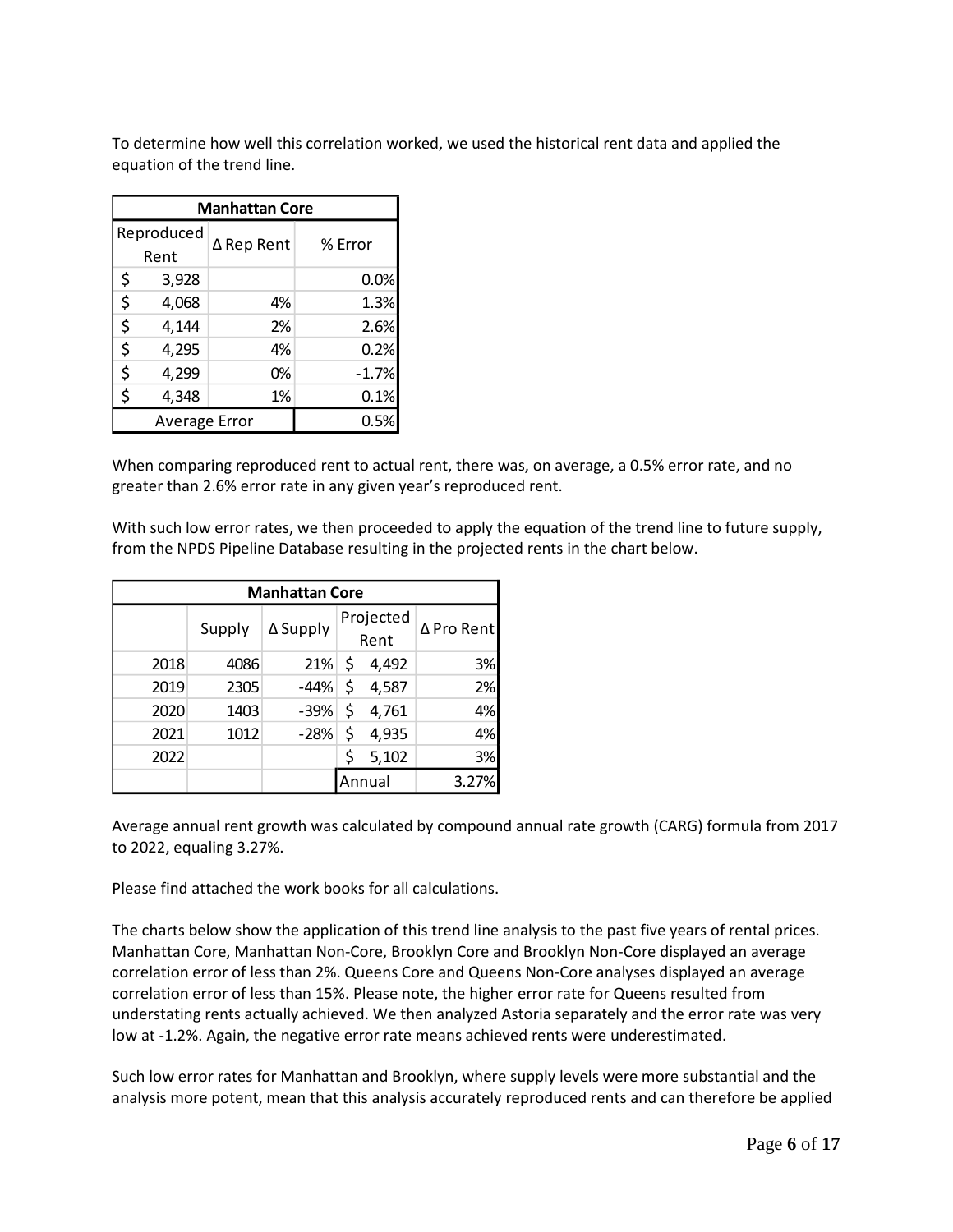to predict future rents because we can estimate future supply at least through 2022, again assuming demand is constant.

|      | <b>Manhattan Core</b> |                             |    |       |               |                         |                      |            |                    |         |  |  |  |
|------|-----------------------|-----------------------------|----|-------|---------------|-------------------------|----------------------|------------|--------------------|---------|--|--|--|
|      |                       | <b>Historical Data</b>      |    |       |               | Projected Rent Based on |                      |            |                    |         |  |  |  |
|      |                       |                             |    |       |               | <b>Historical Data</b>  |                      |            |                    |         |  |  |  |
|      |                       |                             |    |       |               |                         |                      | Reproduced |                    |         |  |  |  |
|      |                       | Supply $\Delta$ Supply Rent |    |       | $\Delta$ Rent |                         |                      | Rent       | ∆ Rep Rent % Error |         |  |  |  |
| 2012 | 1851                  | -36%                        | \$ | 3,928 |               |                         | \$                   | 3,928      |                    | 0.0%    |  |  |  |
| 2013 | 2435                  | 32%                         | \$ | 4,017 |               | 2%                      | \$                   | 4,069      | 4%                 | 1.3%    |  |  |  |
| 2014 | 1487                  | $-39%$                      | \$ | 4,040 |               | 1%                      | \$                   | 4,144      | 2%                 | 2.6%    |  |  |  |
| 2015 | 2973                  | 100%                        | \$ | 4,287 |               | 6%                      | \$                   | 4,296      | 4%                 | 0.2%    |  |  |  |
| 2016 | 4746                  | 60%                         | \$ | 4,376 |               | 2%                      | \$                   | 4,300      | 0%                 | $-1.7%$ |  |  |  |
| 2017 | 3368                  | $-29%$                      | \$ | 4,344 |               | $-1%$                   | \$                   | 4,348      | 1%                 | 0.1%    |  |  |  |
|      |                       | <b>Annual Rent Growth</b>   |    |       |               | 2%                      | Average % Pro. Error |            |                    | 0.5%    |  |  |  |

|      | <b>Manhattan Non-Core</b> |                             |    |       |               |    |                      |                    |          |  |  |  |  |
|------|---------------------------|-----------------------------|----|-------|---------------|----|----------------------|--------------------|----------|--|--|--|--|
|      |                           |                             |    |       |               |    |                      |                    |          |  |  |  |  |
|      |                           |                             |    |       |               |    | Reproduced           |                    |          |  |  |  |  |
|      |                           | Supply $\Delta$ Supply Rent |    |       | $\Delta$ Rent |    | Rent                 | ∆ Rep Rent % Error |          |  |  |  |  |
| 2012 | 265                       | $-61%$                      | \$ | 2,118 |               | \$ | 2,118                |                    | 0.0%     |  |  |  |  |
| 2013 | 102                       | $-62%$                      | \$ | 2,159 | 2%            | \$ | 2,207                | 4%                 | 2.2%     |  |  |  |  |
| 2014 | 365                       | 258%                        | \$ | 2,228 | 3%            | \$ | 2,301                | 4%                 | 3.3%     |  |  |  |  |
| 2015 | 91                        | $-75%$                      | \$ | 2,259 | 1%            | \$ | 2,210                | $-4%$              | $-2.2%$  |  |  |  |  |
| 2016 | 580                       | 537%                        | \$ | 2,471 | 9%            | \$ | 2,311                | 5%                 | $-6.5%$  |  |  |  |  |
| 2017 | 366                       | $-37%$                      | \$ | 2,360 | $-4%$         | \$ | 2,054                | $-11%$             | $-13.0%$ |  |  |  |  |
|      |                           | <b>Annual Rent Growth</b>   |    |       | 2%            |    | Average % Pro. Error |                    | $-3.2%$  |  |  |  |  |

|      |      |                             |    |       | <b>Brooklyn Core</b> |                        |                         |                    |         |  |
|------|------|-----------------------------|----|-------|----------------------|------------------------|-------------------------|--------------------|---------|--|
|      |      | <b>Historical Data</b>      |    |       |                      |                        | Projected Rent Based on |                    |         |  |
|      |      |                             |    |       |                      | <b>Historical Data</b> |                         |                    |         |  |
|      |      |                             |    |       |                      |                        | Reproduced              | ∆ Rep Rent % Error |         |  |
|      |      | Supply $\Delta$ Supply Rent |    |       | $\Delta$ Rent        |                        | Rent                    |                    |         |  |
| 2012 | 845  | $-23%$                      | \$ | 3,270 |                      | \$                     | 3,270                   |                    | 0.0%    |  |
| 2013 | 1607 | 90%                         | \$ | 3,188 | $-3%$                | \$                     | 3,377                   | 3%                 | 5.9%    |  |
| 2014 | 1905 | 19%                         | \$ | 3,283 | 3%                   | \$                     | 3,388                   | 0%                 | 3.2%    |  |
| 2015 | 2877 | 51%                         | \$ | 3,468 | 6%                   | \$                     | 3,462                   | 2%                 | $-0.2%$ |  |
| 2016 | 1310 | $-54%$                      | \$ | 3,528 | 2%                   | \$                     | 3,509                   | 1%                 | $-0.5%$ |  |
| 2017 | 3066 | 134%                        | S  | 3,683 | 4%                   | \$                     | 3,651                   | 4%                 | $-0.9%$ |  |
|      |      | <b>Annual Rent Growth</b>   |    |       | 2%                   | Average % Pro. Error   |                         |                    | 1.5%    |  |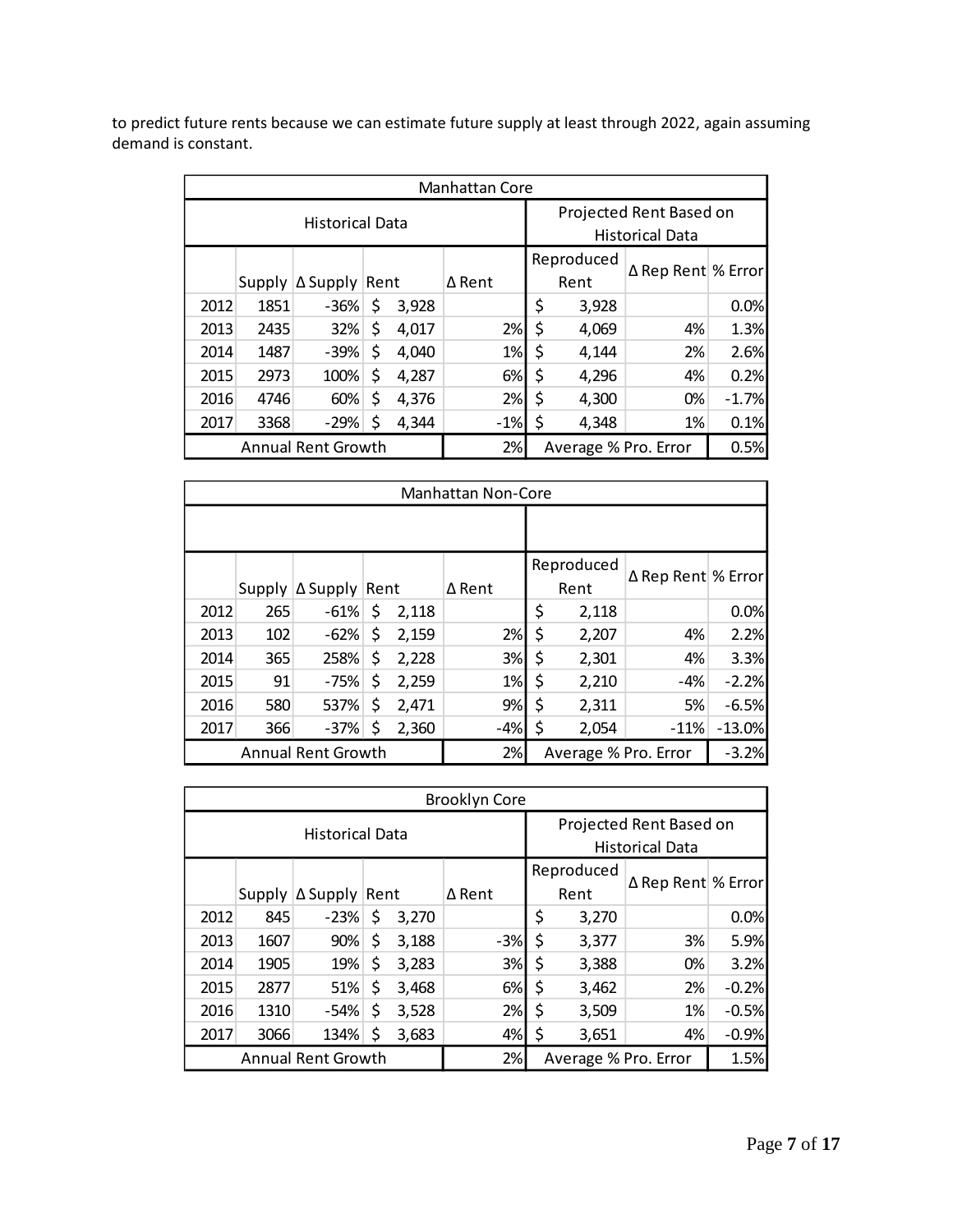|      | <b>Brooklyn Non-Core</b> |                             |    |       |                         |                        |                      |     |                    |  |  |  |  |  |
|------|--------------------------|-----------------------------|----|-------|-------------------------|------------------------|----------------------|-----|--------------------|--|--|--|--|--|
|      |                          | <b>Historical Data</b>      |    |       | Projected Rent Based on |                        |                      |     |                    |  |  |  |  |  |
|      |                          |                             |    |       |                         | <b>Historical Data</b> |                      |     |                    |  |  |  |  |  |
|      |                          |                             |    |       |                         |                        | Reproduced           |     |                    |  |  |  |  |  |
|      |                          | Supply $\Delta$ Supply Rent |    |       | $\Delta$ Rent           |                        | Rent                 |     | ∆ Rep Rent % Error |  |  |  |  |  |
| 2012 | 531                      | $-23%$                      | \$ | 2,778 |                         | \$                     | 2,778                |     | 0.0%               |  |  |  |  |  |
| 2013 | 785                      | 48%                         | \$ | 2,603 | $-6%$                   | \$                     | 2,868                | 3%  | 10.2%              |  |  |  |  |  |
| 2014 | 1079                     | 37%                         | \$ | 2,863 | 10%                     | \$                     | 2,909                | 1%  | 1.6%               |  |  |  |  |  |
| 2015 | 501                      | $-54%$                      | \$ | 3,049 | 6%                      | \$                     | 2,959                | 2%  | $-2.9%$            |  |  |  |  |  |
| 2016 | 2034                     | 306%                        | \$ | 3,136 | 3%                      | \$                     | 3,078                | 4%  | $-1.8%$            |  |  |  |  |  |
| 2017 | 4659                     | 129%                        | \$ | 3,195 | 2%                      | \$                     | 2,918                | -5% | $-8.7%$            |  |  |  |  |  |
|      |                          | Annual Rent Growth          |    |       | 3%                      |                        | Average % Pro. Error |     | $-0.3%$            |  |  |  |  |  |

|      | <b>Queens Core</b> |                             |    |       |               |                        |                         |                    |          |  |  |  |  |  |
|------|--------------------|-----------------------------|----|-------|---------------|------------------------|-------------------------|--------------------|----------|--|--|--|--|--|
|      |                    | <b>Historical Data</b>      |    |       |               |                        | Projected Rent Based on |                    |          |  |  |  |  |  |
|      |                    |                             |    |       |               | <b>Historical Data</b> |                         |                    |          |  |  |  |  |  |
|      |                    |                             |    |       |               |                        | Reproduced              | ∆ Rep Rent % Error |          |  |  |  |  |  |
|      |                    | Supply $\Delta$ Supply Rent |    |       | $\Delta$ Rent |                        | Rent                    |                    |          |  |  |  |  |  |
| 2012 | 807                |                             |    |       |               |                        |                         |                    |          |  |  |  |  |  |
| 2013 | 2282               | 183%                        | \$ | 2,868 |               | \$                     | 2,868                   |                    | 0.0%     |  |  |  |  |  |
| 2014 | 1251               | $-45%$                      | \$ | 2,515 | $-12%$        | \$                     | 2,810                   | $-2%$              | 11.7%    |  |  |  |  |  |
| 2015 | 476                | $-62%$                      | \$ | 3,620 | 44%           | \$                     | 2,917                   | 4%                 | $-19.4%$ |  |  |  |  |  |
| 2016 | 1273               | 167%                        | \$ | 3,441 | -5%           | \$                     | 3,041                   | 4%                 | $-11.6%$ |  |  |  |  |  |
| 2017 | 3531               | 177%                        | \$ | 3,424 | $-1%$         | \$                     | 2,991                   | $-2%$              | $-12.6%$ |  |  |  |  |  |
|      |                    | <b>Annual Rent Growth</b>   |    |       | 5%            | Average % Pro. Error   |                         |                    | $-6.4%$  |  |  |  |  |  |

|      | <b>Queens Non-Core</b> |                             |    |       |        |                                  |                         |    |          |  |  |  |  |  |
|------|------------------------|-----------------------------|----|-------|--------|----------------------------------|-------------------------|----|----------|--|--|--|--|--|
|      |                        | <b>Historical Data</b>      |    |       |        |                                  | Projected Rent Based on |    |          |  |  |  |  |  |
|      |                        |                             |    |       |        | <b>Historical Data</b>           |                         |    |          |  |  |  |  |  |
|      |                        |                             |    |       |        | Reproduced<br>∆ Rep Rent % Error |                         |    |          |  |  |  |  |  |
|      |                        | Supply $\Delta$ Supply Rent |    |       | ∆ Rent |                                  | Rent                    |    |          |  |  |  |  |  |
| 2012 | 392                    |                             |    |       |        |                                  |                         |    |          |  |  |  |  |  |
| 2013 | 396                    | 1%                          | \$ | 1,493 |        | \$                               | 1,493                   |    | 0.0%     |  |  |  |  |  |
| 2014 | 291                    | $-27%$                      | \$ | 1,923 | 29%    | \$                               | 1,532                   | 3% | $-20.4%$ |  |  |  |  |  |
| 2015 | 582                    | 100%                        | \$ | 2,052 | 7%     | \$                               | 1,583                   | 3% | $-22.8%$ |  |  |  |  |  |
| 2016 | 293                    | -50%                        | \$ | 2,113 | 3%     | \$                               | 1,584                   | 0% | $-25.0%$ |  |  |  |  |  |
| 2017 | 145                    | $-51%$                      |    | 2,265 | 7%     | \$                               | 1,647                   | 4% | $-27.3%$ |  |  |  |  |  |
|      |                        | <b>Annual Rent Growth</b>   |    |       | 11%    |                                  | Average % Pro. Error    |    | $-23.9%$ |  |  |  |  |  |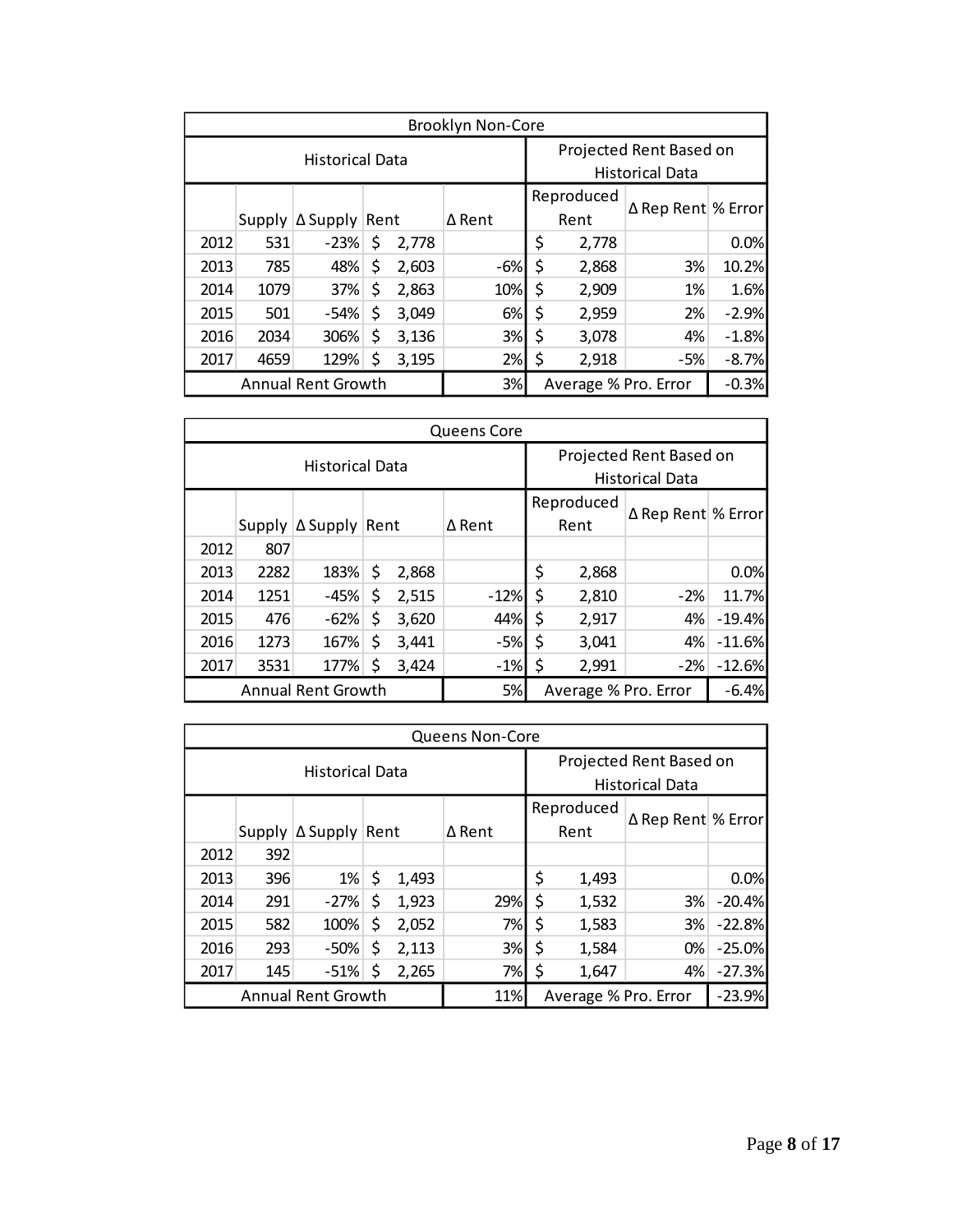| Astoria                |                             |        |        |       |                    |                    |                         |     |         |  |
|------------------------|-----------------------------|--------|--------|-------|--------------------|--------------------|-------------------------|-----|---------|--|
| <b>Historical Data</b> |                             |        |        |       |                    |                    | Projected Rent Based on |     |         |  |
|                        |                             |        |        |       |                    |                    | <b>Historical Data</b>  |     |         |  |
|                        | Supply $\Delta$ Supply Rent |        | ∆ Rent |       | Reproduced<br>Rent | ∆ Rep Rent % Error |                         |     |         |  |
| 2012                   | 158                         | 243%   | \$     | 2,203 |                    | \$                 | 2,203                   |     | 0.0%    |  |
| 2013                   | 203                         | 28%    | \$     | 2,053 | $-7%$              | \$                 | 2,023                   | -8% | $-1.4%$ |  |
| 2014                   | 213                         | 5%     | \$     | 2,023 | $-1%$              | \$                 | 2,117                   | 5%  | 4.7%    |  |
| 2015                   | 118                         | $-45%$ | \$     | 2,427 | 20%                | \$                 | 2,245                   | 6%  | $-7.5%$ |  |
| 2016                   | 255                         | 116%   | \$     | 2,518 | 4%                 | \$                 | 2,447                   | 9%  | $-2.8%$ |  |
| 2017                   | \$<br>$-43%$                | 2,404  | $-5%$  | \$    | 2,432              | $-1%$              | 1.2%                    |     |         |  |
| Annual Rent Growth     |                             |        |        |       | 2%                 |                    | Average % Pro. Error    |     | $-1.2%$ |  |

\*Average % Projected Error signifies the deviation of the projected rent from historical average rent for 0, 1, 2 and 3 bedroom unit type. Please see attached Workbook for calculations.

Please note, negative percentage errors mean that the predicted rent was lower than the actual rent achieved. This is especially important when considering Queens Core and Non-Core, where Average Percent Projected Rent are -6.4% and -23.9%. Therefore, when the same model is applied to predict future rents, the predictions will be conservative.

The analysis recognized that the prior year's change in supply was correlated to the subsequent year's rent prices in a linear fashion. This also proves that supply is being absorbed as it comes to market. Looking at the boroughs on the whole, we can project rent growth over the next several years where we have reliable estimates from our Database as to the number of rental units to be delivered to the area each year. Beyond the next four years, the analysis is not tenable because buildings which will be delivered after that time have, in general, not yet begun the permitting process.

For Manhattan, Brooklyn and Queens, the charts below show projected rent growth through 2022. Again, supply numbers are from the Nancy Packes Data Services Pipeline Database

| Manhattan Core Projected Rent Based on |                   |                   |             |                   |            |  |  |
|----------------------------------------|-------------------|-------------------|-------------|-------------------|------------|--|--|
| Pipeline Data                          |                   |                   |             |                   |            |  |  |
|                                        |                   | Supply   ∆ Supply |             | Projected<br>Rent | ∆ Pro Rent |  |  |
| 2018                                   | 4086              | 21%               | \$          | 4,492             | 3%         |  |  |
| 2019                                   | 2305              | -44%              | \$<br>4,587 |                   | 2%         |  |  |
| 2020                                   | 1403              | -39%              | \$          | 4,761             | 4%         |  |  |
| 2021                                   | 1012              | -28%              | \$<br>4,935 |                   | 4%         |  |  |
| 2022                                   | \$<br>3%<br>5,102 |                   |             |                   |            |  |  |
|                                        |                   | 3.27%             |             |                   |            |  |  |

| Manhattan Non-Core Projected Rent Based on |                  |                        |    |                   |            |  |  |  |
|--------------------------------------------|------------------|------------------------|----|-------------------|------------|--|--|--|
| Pipeline Data                              |                  |                        |    |                   |            |  |  |  |
|                                            |                  | Supply $\Delta$ Supply |    | Projected<br>Rent | ∆ Pro Rent |  |  |  |
| 2018                                       | 4086             | 21%                    | -S | 2,445             | 4%         |  |  |  |
| 2019                                       | 2305             | -44%                   | \$ | 2,497             | 2%         |  |  |  |
| 2020                                       | 1403             | $-39%$                 | \$ | 2,591             | 4%         |  |  |  |
| 2021                                       | 1012             | $-28%$                 | \$ | 2,686             | 4%         |  |  |  |
| 2022                                       | Ś<br>3%<br>2,777 |                        |    |                   |            |  |  |  |
|                                            |                  | 3.31%                  |    |                   |            |  |  |  |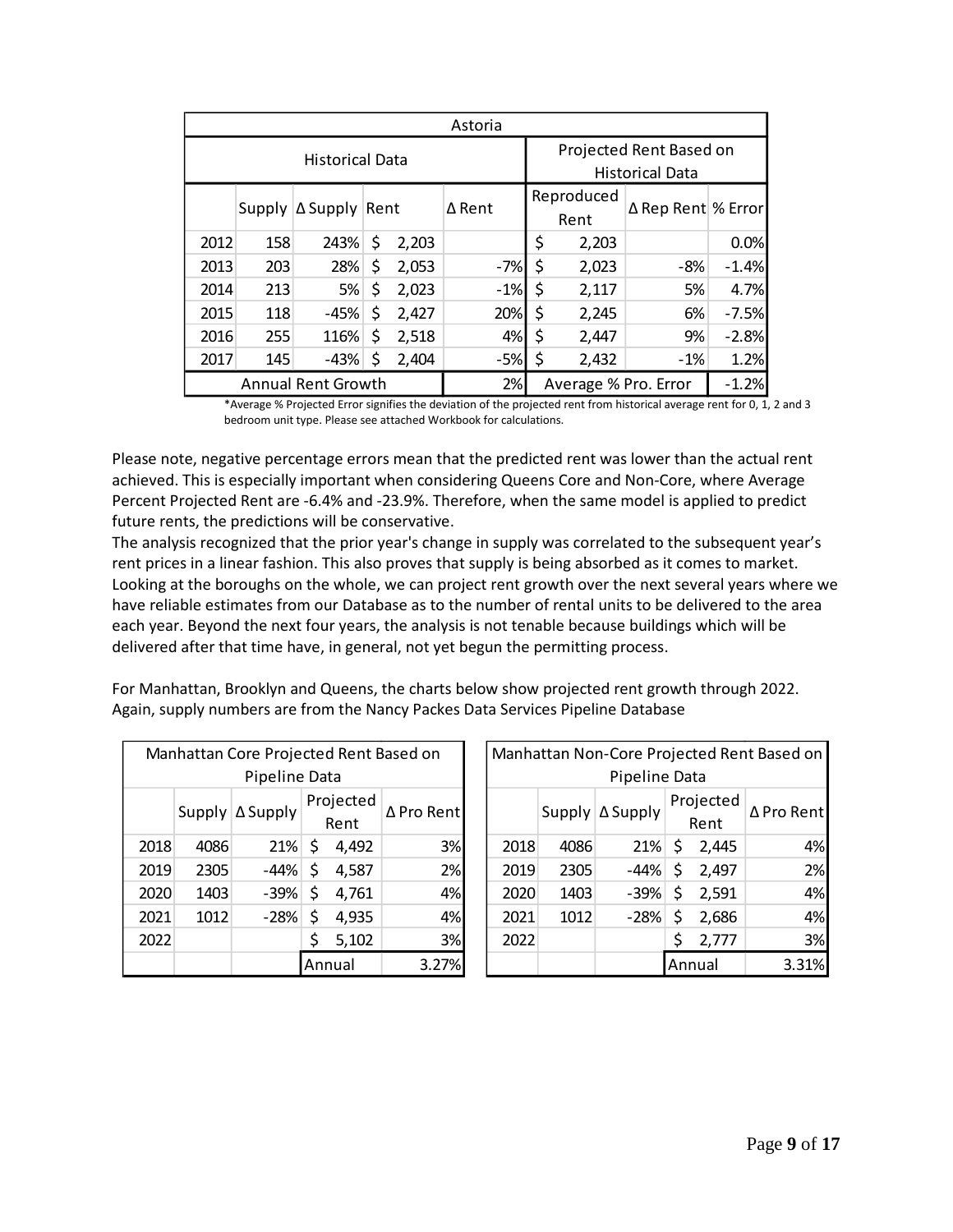| Brooklyn Core Projected Rent Based on |                                     |                        |    | Brooklyn Non-Core Core Projected Rent Based |                                         |      |        |                 |         |                   |                |
|---------------------------------------|-------------------------------------|------------------------|----|---------------------------------------------|-----------------------------------------|------|--------|-----------------|---------|-------------------|----------------|
| Pipeline Data                         |                                     |                        |    |                                             | on Pipeline Data                        |      |        |                 |         |                   |                |
|                                       |                                     | Supply   ∆ Supply      |    | Projected<br>Rent                           | ∆ Pro Rent                              |      | Supply | $\Delta$ Supply |         | Projected<br>Rent | ∆ Pro Rent     |
| 2018                                  | 4086                                | 21%                    | \$ | 3,654                                       | $-1%$                                   | 2018 | 4086   | 21%             | $\zeta$ | 3,174             | $-1%$          |
| 2019                                  | 2305                                | $-44%$                 | \$ | 3,731                                       | 2%                                      | 2019 | 2305   | $-44%$          | \$      | 3,241             | 2%             |
| 2020                                  | 1403                                | $-39%$                 | \$ | 3,872                                       | 4%                                      | 2020 | 1403   | $-39%$          | \$      | 3,364             | 4%             |
| 2021                                  | 1012                                | $-28%$                 | \$ | 4,014                                       | 4%                                      | 2021 | 1012   | $-28%$          | \$      | 3,487             | 4%             |
| 2022                                  |                                     |                        | \$ | 4,149                                       | 3%                                      | 2022 |        |                 | \$      | 3,605             | 3%             |
|                                       |                                     |                        |    | Annual                                      | 2.42%                                   |      |        |                 |         | Annual            | 2.44%          |
|                                       | Queens Core Projected Rent Based on |                        |    |                                             | Queens Non-Core Projected Rent Based on |      |        |                 |         |                   |                |
| Pipeline Data                         |                                     |                        |    |                                             |                                         |      |        |                 |         |                   |                |
|                                       |                                     |                        |    |                                             |                                         |      |        | Pipeline Data   |         |                   |                |
|                                       |                                     | Supply $\Delta$ Supply |    | Projected<br>Rent                           | ∆ Pro Rent                              |      | Supply | ∆ Supply        |         | Projected<br>Rent | ∆ Pro Rent     |
| 2018                                  | 4086                                | 21%                    | \$ | 3,359                                       | $-2%$                                   | 2018 | 4086   | 21%             | \$      | 2,355             | 4%             |
| 2019                                  | 2305                                | $-44%$                 | \$ | 3,430                                       | 2%                                      | 2019 | 2305   | $-44%$          | \$      | 2,404             | 2%             |
| 2020                                  | 1403                                | $-39%$                 | \$ | 3,559                                       | 4%                                      | 2020 | 1403   | $-39%$          | \$      | 2,495             |                |
| 2021                                  | 1012                                | $-28%$                 | \$ | 3,690                                       | 4%                                      | 2021 | 1012   | $-28%$          | \$      | 2,587             |                |
| 2022                                  |                                     |                        | \$ | 3,815                                       | 3%                                      | 2022 |        |                 | \$      | 2,674             | 4%<br>4%<br>3% |
|                                       |                                     |                        |    | Annual                                      | 2.18%                                   |      |        |                 |         | Annual            | 3.38%          |

|  | $ $ Supply $ \Delta$ Supply | $ $ Projected $ $<br>Rent | <b>∆Pro Rent</b> |
|--|-----------------------------|---------------------------|------------------|

|      |      |            |   | Rent              |       |
|------|------|------------|---|-------------------|-------|
| 2018 | 422  | $191\%$ \$ |   | 2,618             | 9%    |
| 2019 | 898  | $113%$ \$  |   | 2,486             | -5%   |
| 2020 | 1443 | $61\%$ \$  |   | 2,477             | 0%    |
| 2021 | 0    |            |   | $-100\%$ \$ 2,544 | 3%    |
| 2022 |      |            | Ś | 2,856             | 12%   |
|      |      |            |   | Annual            | 3.51% |
|      |      |            |   |                   |       |

\*Annual rent growth is compound annual growth rate (CAGR) calculated by the difference in rents from 2017 to 2022.

What happens after that? Under the policies of the current mayoral administration there has been little up zoning. Most increase in density has been granted on a spot zoning, or case by case basis. Thus, it will be difficult to create new supply going forward. So, on the supply side of the analysis the metrics seem compelling that starting in 2020 for Manhattan and Brooklyn and in 2021 for Queens, rental prices will begin substantial annual growth, assuming demand remains constant.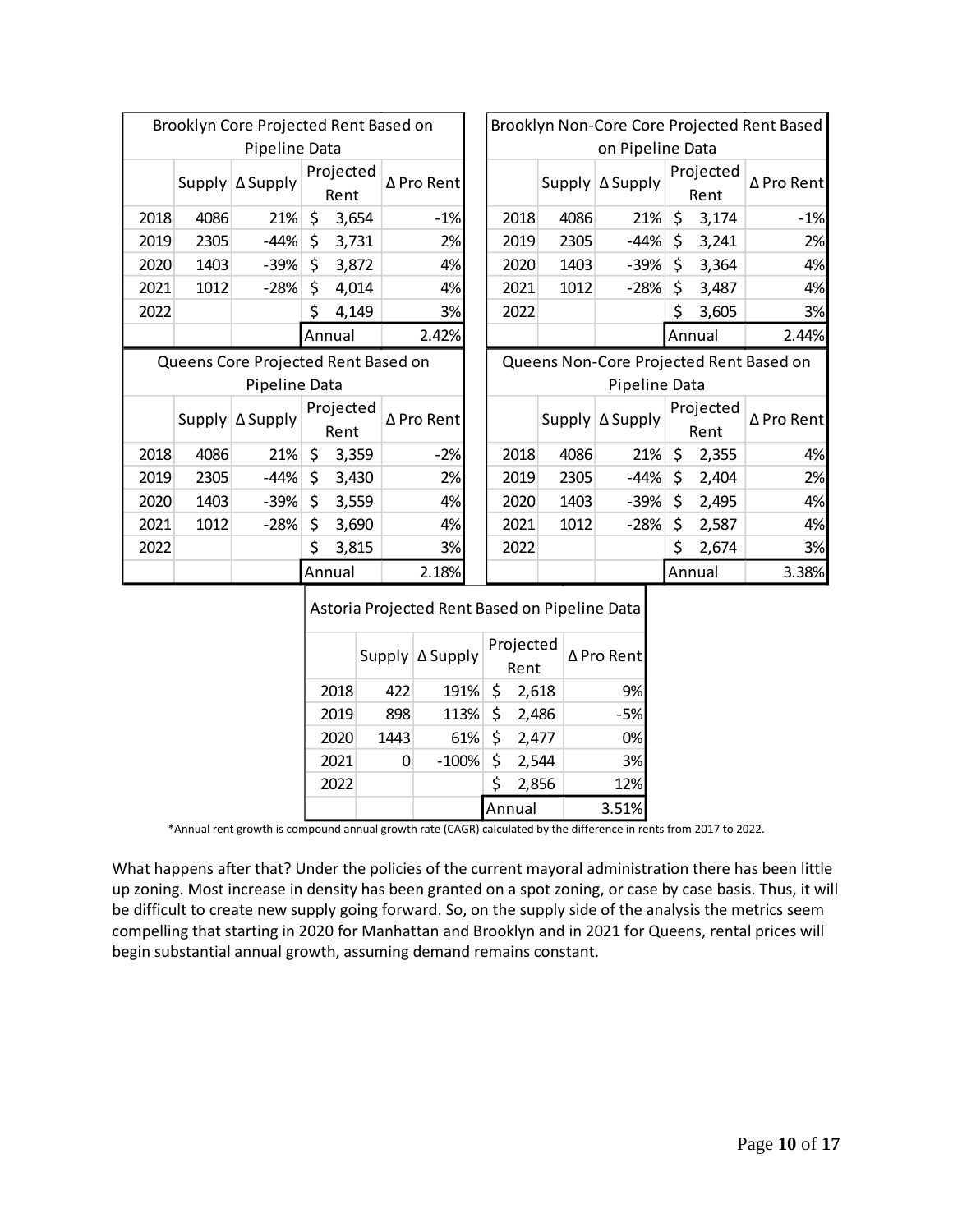# **DEMAND**

Now that we've sorted through the quantifiable issue of the impact of supply on rental pricing, we will discuss the much more complex multi-factored aspects of demand. First and foremost, obviously rental housing demand grows with job growth, as does the demand for "for sale" housing. However, unlike in the past, sectors like retail are growing far less rapidly and sectors including law, finance and the newer information industries are growing much more rapidly as a proportion of local area job growth. These higher paying industries fuel the sale and market rate rental demand much more than retail and service sector job growth does.

Secondly, the major cities are gaining population and the suburbs and smaller cities are losing it. This is a global, not merely local, phenomenon. In this trend, we see demand from the family household, where both husband and wife work. A choice that could have been made in earlier decades to live in the suburbs to raise a family depended primarily on one parent being at home. Today, that situation is rarer and families where both parents work have come into the City in large numbers.

Concerning these urbanized families, in prior years, the choice would have been to buy. However there are trends operating that have changed this calculus towards renting. First, sale prices have become so high that the level of wealth needed to enter the "for sale" housing market for a family-sized apartment has become prohibitive for many people.

It is interesting to note that the City has reacted to this by empowering the EDC to build schools in conjunction with the creation of rental housing density to give families an option to remain in the rental market while their children attend these tuition free schools. Much more needs to be done with regard to the creation of new public schools to enable families to remain in the City. Indeed, as families mature in years and as their families grow, typically, their household wealth also grows. Losing these more affluent taxpayers to the suburbs makes little sense.

A second trend has been that many individuals have chosen to buy a weekend home outside the City and to rent in the City. Part of the reason for this is the increase in "for sale" housing prices, but owning a piece of land and contact with nature are highly valued as well.

A third factor increasing the demand for rentals is the generally lower level of rental pricing available in the outer boroughs as compared to Manhattan. Not so long ago, corporations often complained of the inability to relocate to the City because of the difficulty in finding affordable rental housing for their employees. As a result of this phenomenon, the housing market on the New Jersey coastline was created. More recently the discovery of the outer boroughs as a suitable location for rental {and "for sale" housing} has enabled companies to relocate to the City and to house their employees at more affordable levels. The continued expansion of development in the outer boroughs will increase affordability and benefit the City's economy.

So, in effect, the expansion of the rental market into the outer boroughs that resulted in lower pricing has in fact promoted the demand for rental housing. What is important to note here is that development in the outer boroughs began as recently as 2006 and that the saga is nowhere near complete.

It is safe to say that the demand for rental housing, as an overall percentage of the demand for new housing in the City, will continue to grow. How long it will take for the market to reach a dynamic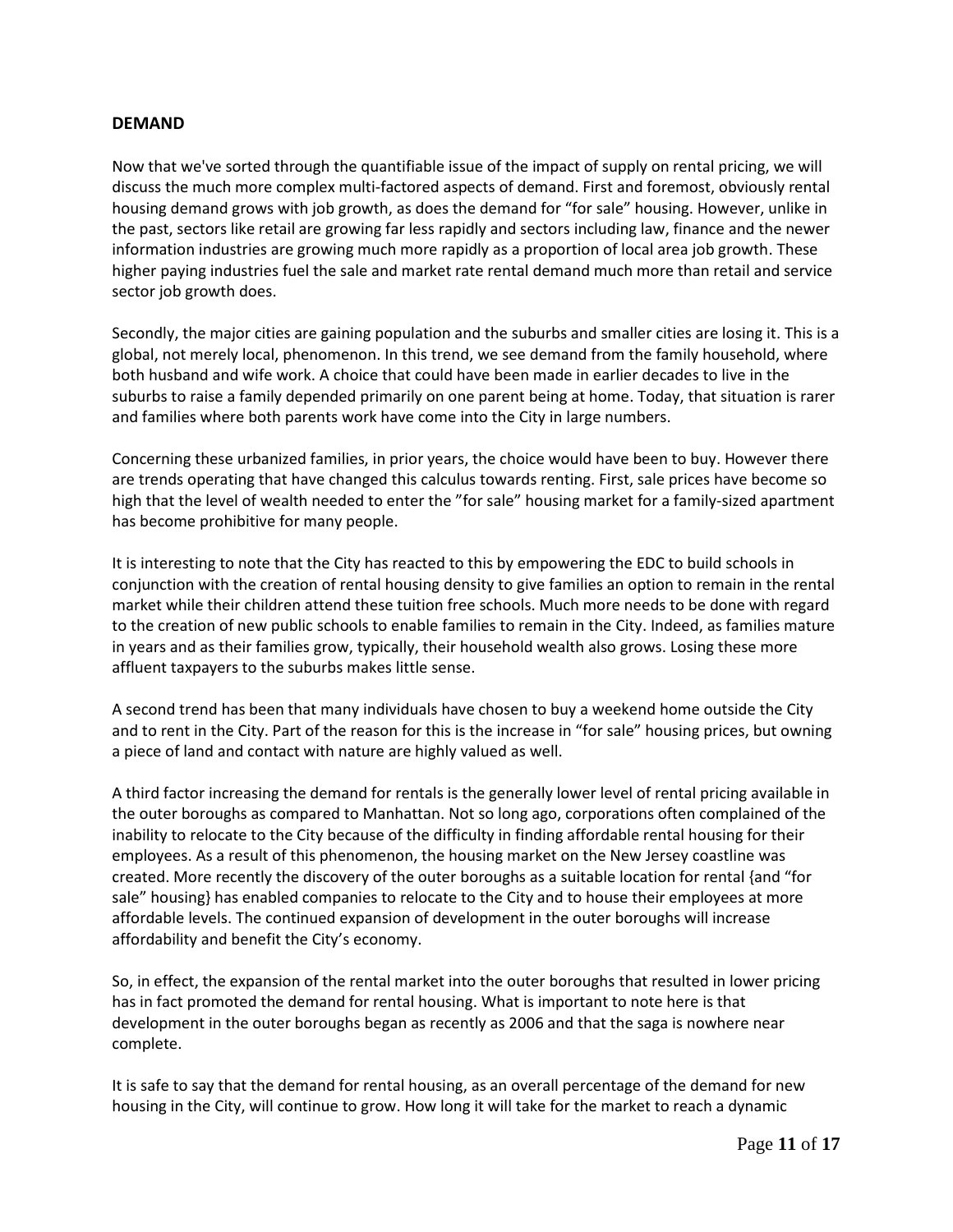equilibrium where net demand is no longer coming from Manhattan, or from Brooklyn into Queens is, at this point, not knowable.

So, in looking back at our charts predicting rental growth over the next few years, we assumed constant demand. In fact, it is highly probable that the demand for rental housing is growing, so that the estimates we calculated earlier will probably understate the reality of rent growth.

Just how understated those numbers are is perhaps the trickiest question of all. That is because, even as demand grows, the geographic area into which the rental housing market is expanding includes the entire boroughs of Brooklyn, Queens and the Bronx. Even Staten Island, with its somewhat tenuous transportation connections to Manhattan, may soon see increased rental market development.

And, if Manhattan was never really isolated as a housing market, then the five boroughs of the City of New York are not either. Memory does not have to be stretched too far to remember pre Lehman, the development of market rate rental and "for sale" housing in Westchester and at local train stops all around the City.

While it is too early in the geographic expansion to calculate precisely how the full extent of this build out will affect rental market pricing, certain factors are nonetheless clear.

Competition from other land uses has shifted significantly. It seems that all industries are undergoing a transformation where machines are replacing human beings, not only for their labor capacities but for their mental abilities. Thus, we need less office space, less retail space and less manufacturing space. Perhaps only warehouse and other storage needs resulting from the e-commerce revolution are a new aspect on the land use horizon.

So, the value of land is less because of fewer uses, but increased construction and operating expenses increase costs. And, long term, demand is growing. The end game cannot be foreseen.

# **INTRA BOROUGH RENT DYNAMICS**

So finally, we come to the most interesting and complex of all of the topics regarding pricing between Manhattan and the outer boroughs. Based on empirical observation, early on in the development of rental market housing in the outer boroughs just before Lehman, 50% of all demand came from then current residents of Manhattan. The astonishing fact is that 12 years on, 50% of all demand for outer borough rentals is still coming from current Manhattan residents.

This means that we have not yet reached dynamic equilibrium in pricing between Manhattan and core Brooklyn, no less the farther out points of Brooklyn or Queens. The chart on page 4 shows clearly that, in the early years post Lehman, growth in Brooklyn rents was primarily concentrated in the studio and one bedroom units and loss of rental growth in Manhattan was also associated with the smaller unit types. But, more recently, growth in the Brooklyn rental market has included 2 bedroom units and the loss of pricing power in Manhattan has extended to that unit type as well.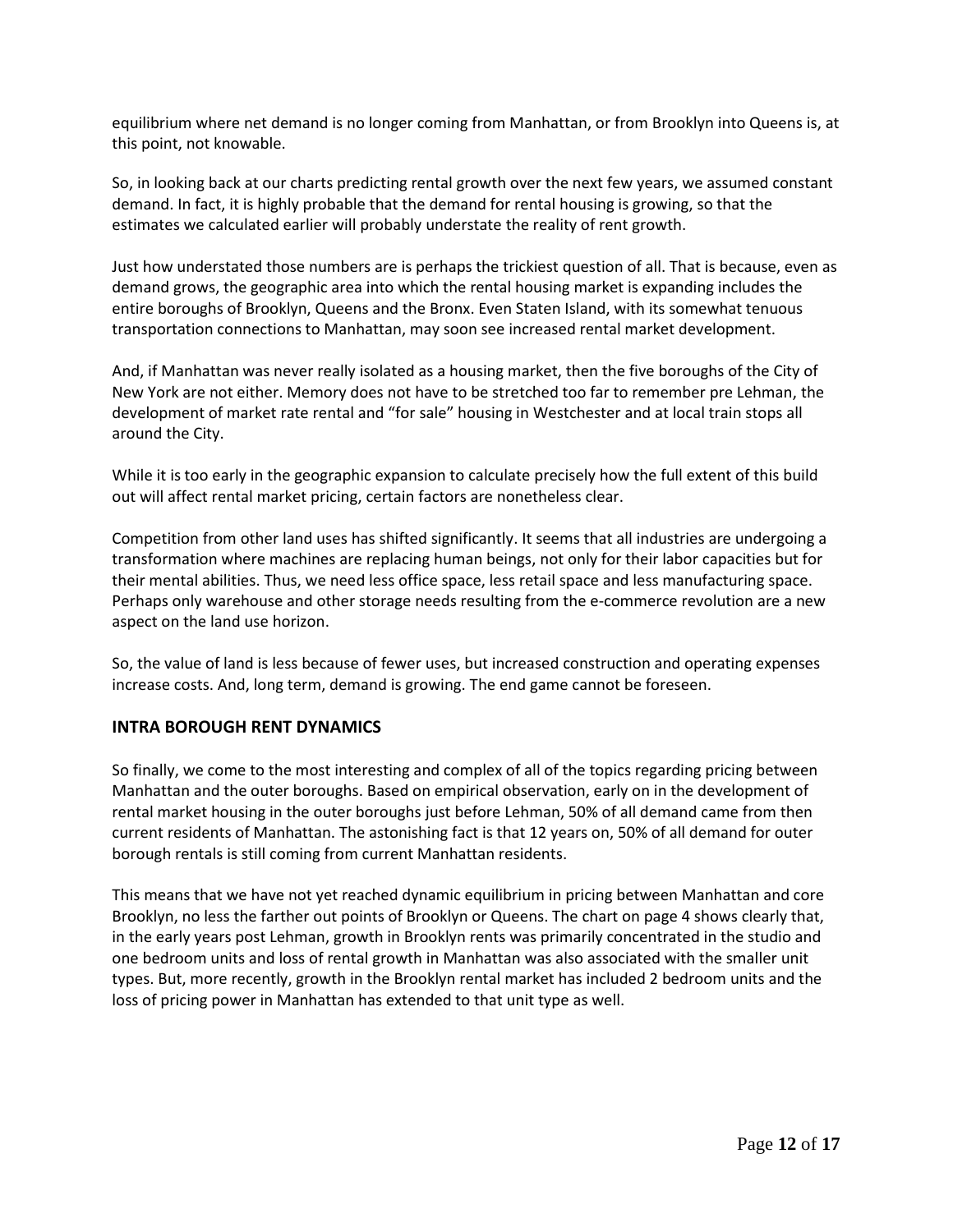

As the graph above illustrates, the percentage difference between Manhattan Core and Brooklyn Core rents have been gradually decreasing for the past 7 years for Studios and 1 Bedrooms. This means that the rate of rent growth in Manhattan Core was smaller than the rate of rent growth in Brooklyn Core, resulting in reduction of the gap between the two areas. Two Bedroom unit types only recently joined this trend, after 2016.

The meaning here is that, what began as a value option for the Manhattan renter to live in Brooklyn, has turned into a lifestyle option, where Brooklyn has become a destination of choice. That explains how 50% of the demand can still be coming from residents of Manhattan, even as the pricing gap has closed as significantly as it has between the core Brooklyn neighborhoods and Manhattan.

While only Manhattan is recognized as having areas such as Midtown, Midtown West and the Upper West Side, the outer boroughs have not yet achieved such designations. We suggest, however, that core neighborhoods in Brooklyn have already been established including: Williamsburg, Dumbo, Brooklyn Heights, Vinegar Hill, Downtown Brooklyn and Fort Greene.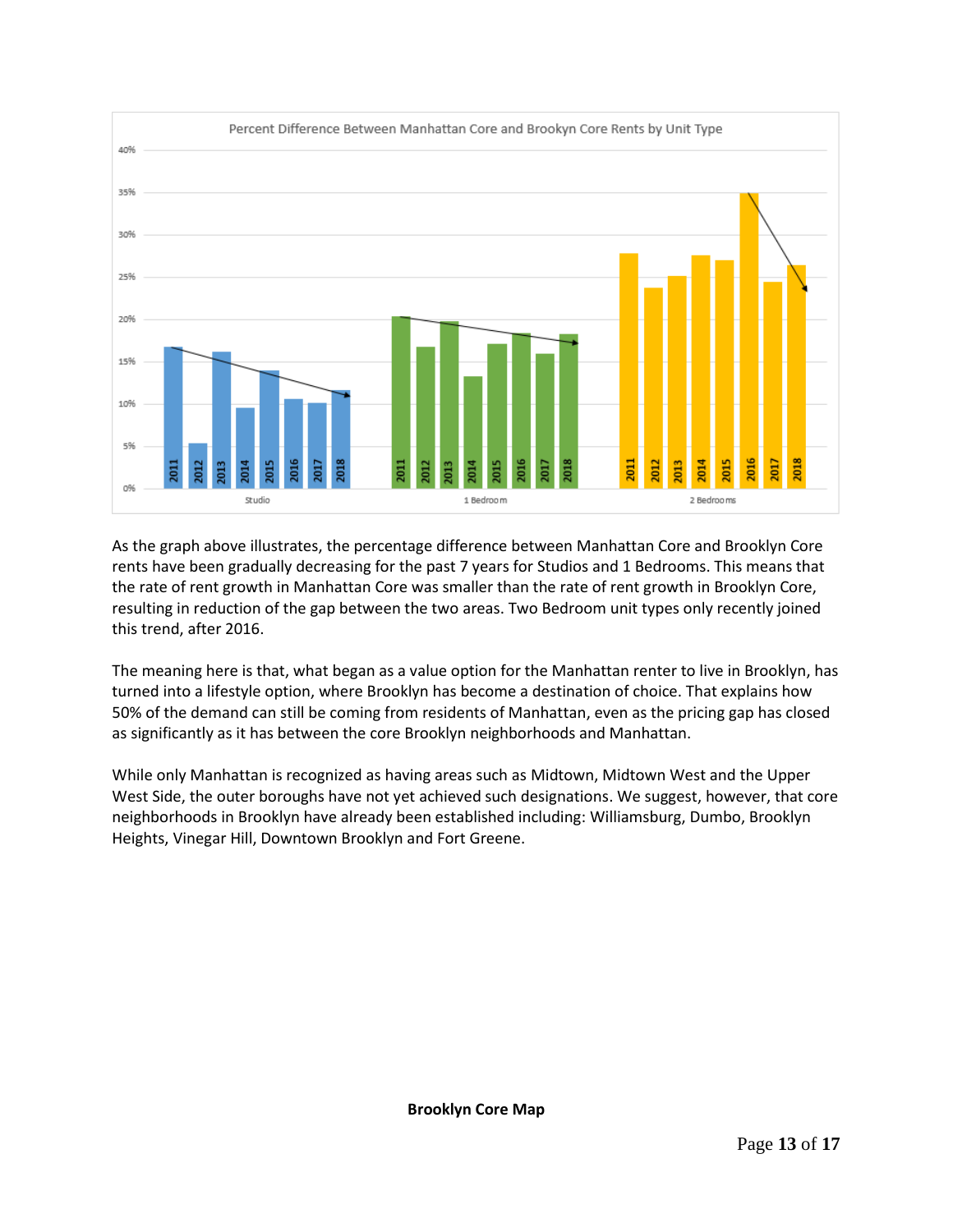

Also, we suggest that the definition of core is that the size of the building is less relevant to its pricing than the fact of its location. In other words, being a core neighborhood has a greater impact on a building's value than the size of the building.

To test this hypothesis, we used Downtown Brooklyn and compared it to the ring of neighborhoods just around it that we have designated as Non-Core. We obtained average one bedroom rents, curtesy of Nancy Packes Data Services Transactions Database, for the past year in attended rental buildings. The charts below demonstrate that, for buildings in the Downtown Brooklyn, the rental price is almost invariant with regard to the size of the building.

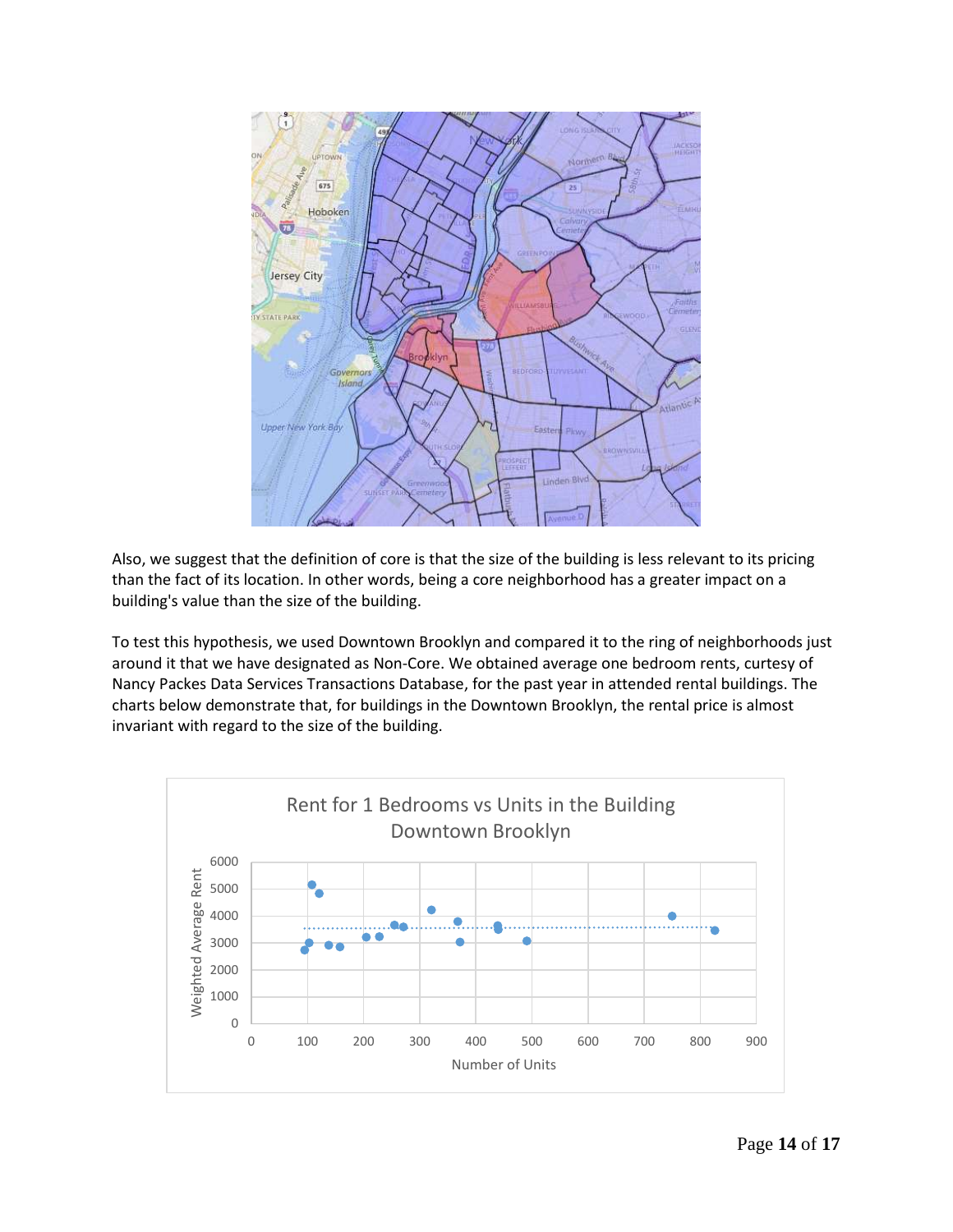

Dotted lines in the charts represent the "best-fit line", which can be used to observe trends and patterns. Upon examination, Downtown Brooklyn displayed low slope, almost horizontal, meaning that the number of units in the building did not affect average rents. For Brooklyn Non-Core, the slope was steep, meaning that the number of units in the building had a positive effect on average rents. So, this functional definition for core Brooklyn neighborhoods seems justified.

When looking at Manhattan in a similar fashion, analogous results can be observed for Manhattan Core and Non-Core.

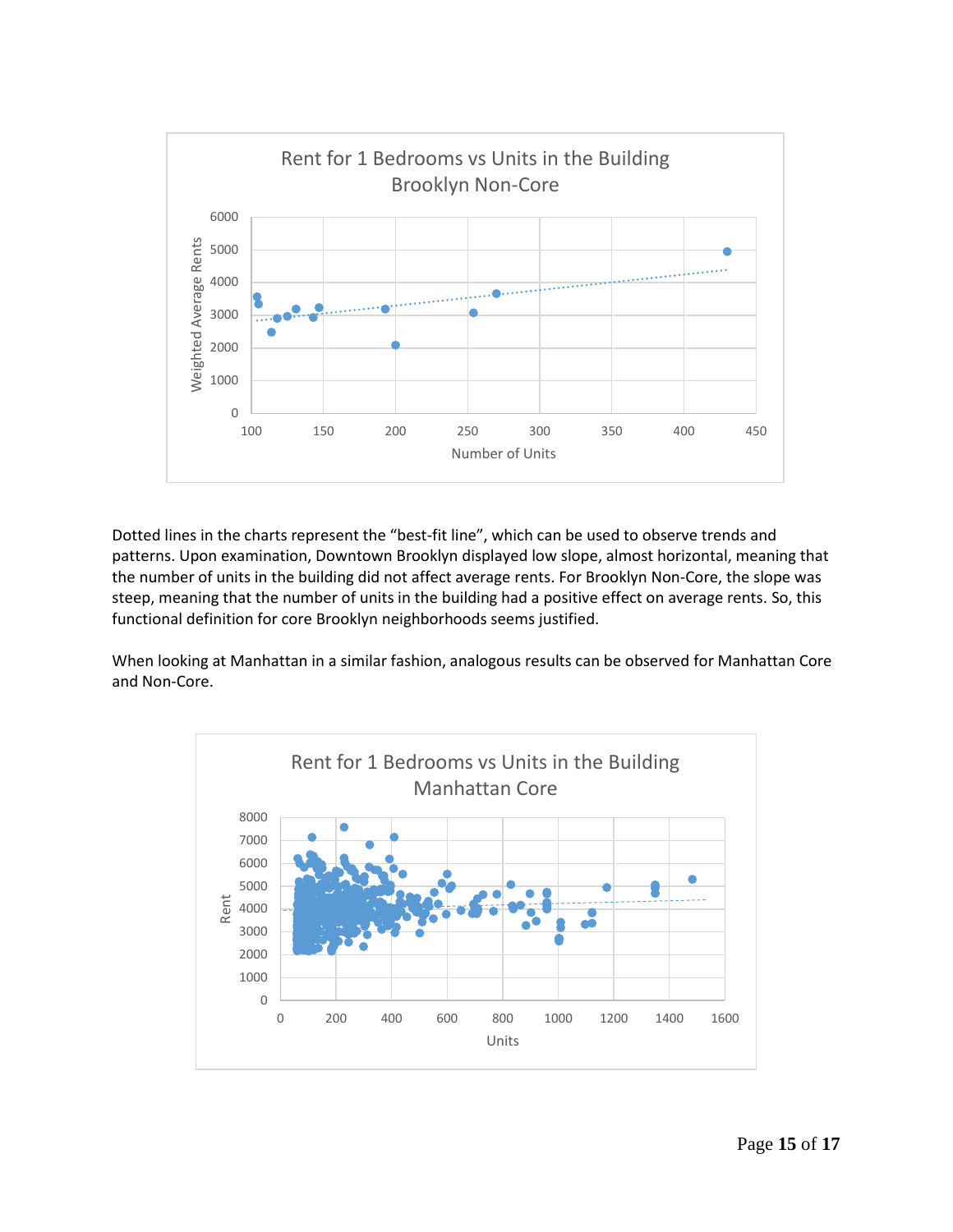

Please note, both Manhattan Core and Non-Core have fairly low slopes, signifying that in both of these areas building size has little effect on rents. When looking at the chart on page 4, it is evident that both areas operate similarly, due to similar total rent growth since 2010, 25% for Manhattan Core and 27% for Manhattan Non-Core. This suggests that what is currently defined as Manhattan, Non-Core has become Core.

An interesting consequence of the importance of a building's size to the rent achieved in a non-core area is that a large building can achieve values usually only realized in core neighborhoods. A building with more than 400 units in Brooklyn Non-Core has achieved rents for 1 bedroom units at \$5000, a higher value than most of Brooklyn Core buildings of similar sizes.

Core neighborhoods are desirable because their values are stable. The choice of location is the prerogative of the more affluent in the population. Lifestyle renters tend to suffer less in economic downturns, hence the stability of core neighborhood values. Of course, over time, more neighborhoods can be within core ,but for the present we suggest that the analyses above demonstrates what has become core in Brooklyn and what is still on the periphery.

Renters of smaller units, especially studios, will opt for farther out locations and larger sized homes for the same price as non-core areas expand.

Also, what will happen to older and less desirable Manhattan rental buildings that lose their renters to Brooklyn and Queens? Many of them will convert to condominiums and cooperatives. Coincidentally, tax benefits will be expiring for many of the older Manhattan rental buildings, making them additionally uncompetitive with the new outer borough housing stock. We think the destiny of these buildings is to become entry level "for sale" housing, a sorely needed commodity in Manhattan.

It is not easy to navigate the design and development of buildings in core Brooklyn and Queens neighborhoods, given the sensitivity of smaller unit renters to price increases associated with core neighborhoods and the increasing option of renting a little farther away on the train line.